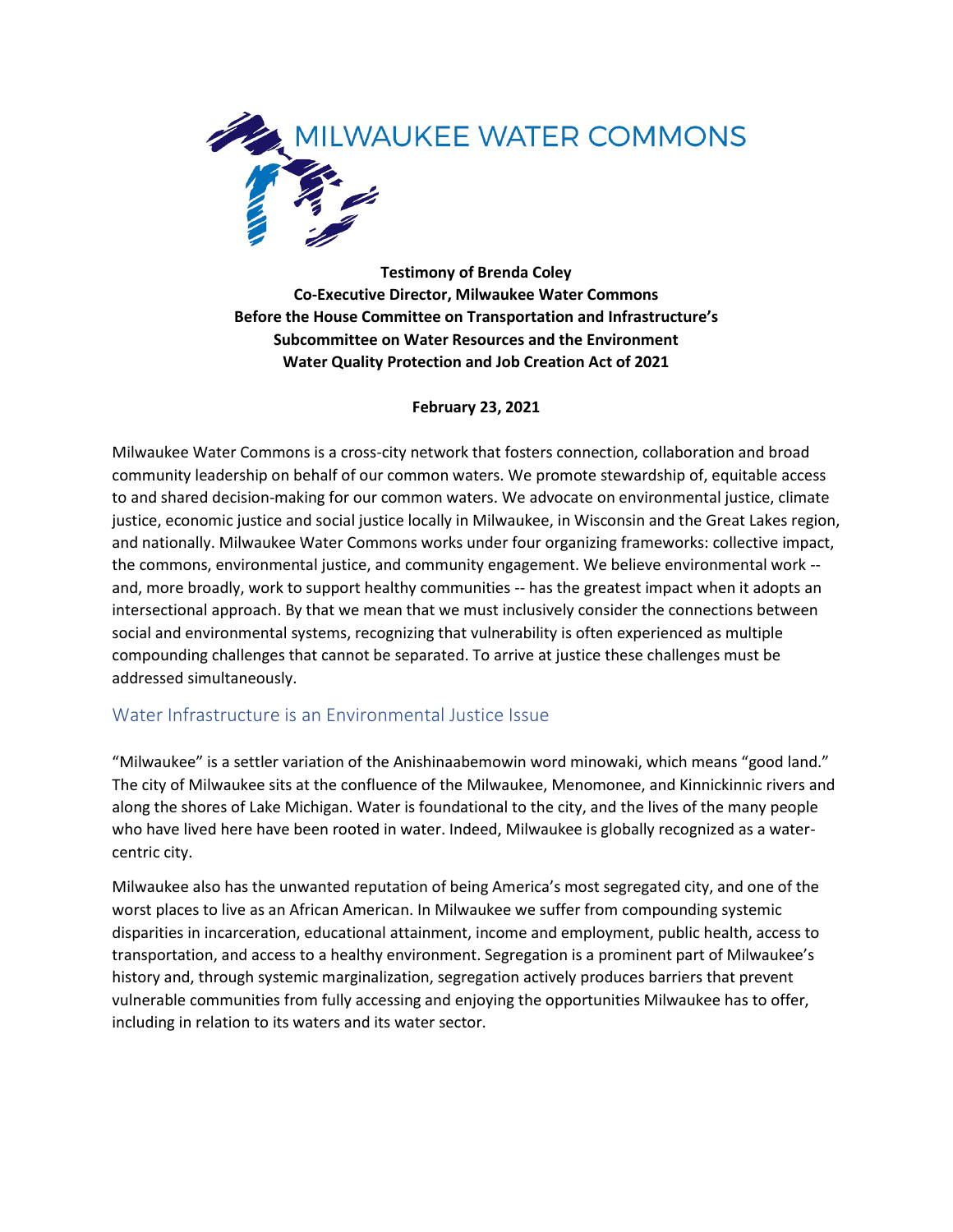The US water Alliance defines vulnerable communities as communities that face, "historical and/or contemporary barriers to economic and social opportunities and a healthy environment, with some key factors being income, race or ethnicity, age, language ability, and geographic location. Vulnerable communities may include low-income persons, certain communities of color, immigrants, seniors, children, persons with disabilities, persons living in public housing, and currently or formerly incarcerated persons.

Often it is Milwaukee's vulnerable communities that bear the brunt of environmental risks through no fault of their own. Rather, these risks are rooted in compounding systemic disparities that have marginalized these communities from the benefits of a healthy environment. Environmental Justice is an outcome, where a healthy environment and wellness are respected as a human right for all people and future generations regardless of identity. Ethical issues of justice arise when people, communities, or regions are subject to greater environmental degradation, excluded from a healthy environment, or disconnected from the process of shaping their environment. Environmental justice links environmental sustainability with social justice, to ensure that no population, community, or individual is subjected to bear a disproportionate burden of environmental risks. Milwaukee Water Commons describes environmental justice as having two parts: (1) creating access to the benefits of the environment and (2) overcoming the risks associated with an unhealthy environment.

People value water infrastructure when they don't have to think about water infrastructure. But for many Milwaukeeans, water infrastructure comes to their attention when it poses risks to their health and environment. For example, despite historical efforts to manage stormwater, many Milwaukeeans associate major storm events with basement backups and combined sewage overflows that dump wastewater into Lake Michigan. Due to Milwaukee's extreme segregation, and a legacy of negative water experiences connected to drinking water, storm water, waste water, and public water spaces it is not uncommon for residents in this "water-centric city" to have a negative relationship or no relationship with Milwaukee's three rivers or Lake Michigan.

Milwaukee Water Commons offers the following written testimony to the House Transportation and Infrastructure Subcommittee on Water Resources and Environment to bring an environmental justice lens to the water infrastructure funding decisions being considered for in relation to the Water Quality Protection and Job Creation Act of 2021. These comments are deeply rooted in our experience in Milwaukee over the past nine years working closely with community-based organizations representing vulnerable communities as well as with institutions and organizations focused on workforce development, other environmental and equity advocates, local water utilities, and state and local policymakers and community leaders.

In the sections that follow, we describe the urgent need for federal funding for water infrastructure; trace the history of how water infrastructure has been funded over past decades, and the racial and economic inequities embedded in this history and consequent inequitable burdens placed on vulnerable urban communities in dire need of extensive repair and upgrades to aging wastewater and stormwater management systems to protect their health and their environment. We call for a substantial shift away from funding through loans that would ultimately need to be repaid by residential water ratepayers in these communities towards a return to the levels of federal grant support for water infrastructure provided during the mid-20th century. Federal grant funds should be prioritized for vulnerable communities to redress historic inequities in how the burden of financing water infrastructure has been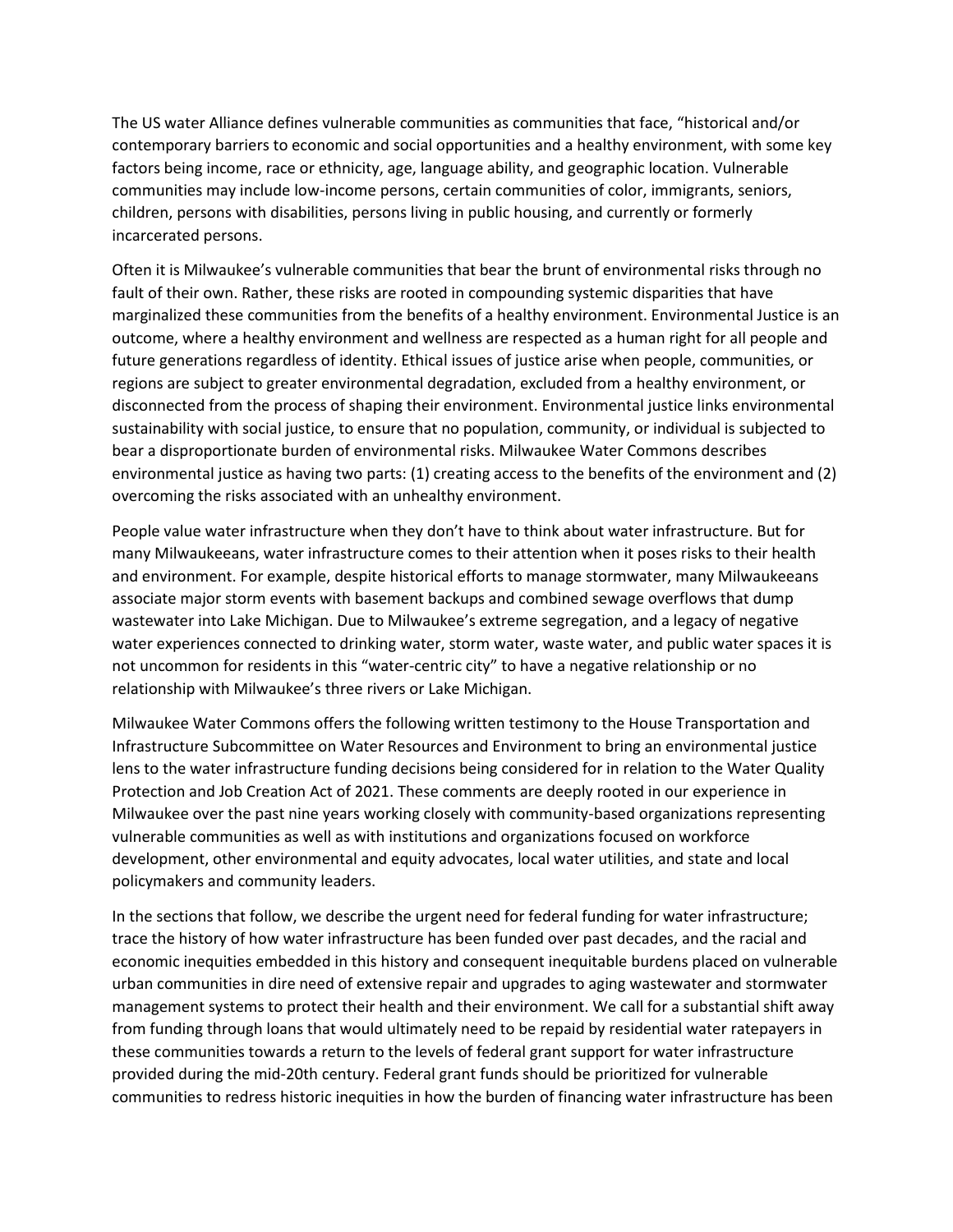distributed. We also point to inequities in the water sector workforce, and suggest concrete ways in which federal leadership can spur local actions to ensure that the living-wage jobs generated by federal investments in water infrastructure are equitably distributed.

## Equitable Investment in Water Infrastructure is Urgently Needed

Across the nation there is an urgent need for federal leadership to equitably fund the repair and enhancement of water infrastructure. Our delay in addressing the need to replace aging water infrastructure with more adaptive and resilient water management contributes to ongoing economic and public health crises around our nation. In Wisconsin, the climate crisis has been hard hitting: major storms have washed out bridges cutting off transportation around the Chequamegon Bay, caused floods and basement backups on Milwaukee's northwest side, and all around the state have led to major sewage overflows into the Great Lakes (the source of drinking water for millions of Americans). According to the Governor's Task Force on Climate Change, between the year 2000 and 2020 there were 19 severe storms along with two flood-related and six drought-related disasters resulting in around \$100 billion in impacts. Water infrastructure repair and enhancement is getting more expensive by the day, and the cost for communities is immeasurable.

Utilities and institutions in Wisconsin are struggling to adaptively manage water infrastructure in the face of the climate crisis and new emerging contaminants such as PFAS. These challenges require consistent modeling and monitoring of existing infrastructure, transitions to more sustainable green infrastructure, and investments in innovative technologies and training to prepare workers to manage emerging threats to public and environmental health.

Milwaukee's deteriorating grey stormwater and wastewater infrastructure have a direct impact on water quality and community health. For example, it has been verified that infiltration between leaks in these systems results in human sewage entering our river systems at a [majority of stormwater outfalls](https://www.milwaukeeriverkeeper.org/bacteria/stormwater-monitoring/)  [in the Kinnickinnic and Menomonee River Watersheds.](https://www.milwaukeeriverkeeper.org/bacteria/stormwater-monitoring/) These infiltrations along with sewage overflows caused during major rain events, can make days on the river or beach unappealing, and make swimming in Milwaukee's water ways an unheard of extreme. Though Milwaukeeans used to frequently swim in Milwaukee's rivers before the 1930's, due to legacy contamination, swimming in the Milwaukee river was unheard of until Milwaukee Water Commons piloted the [Cream City Classic in 2018,](https://www.creamcityclassic.org/) an open water swim event that advocates for safe water spaces for all of Milwaukee's residents. Despite generations of investments put into river restoration, with remarkable impact, safely swimming in the Milwaukee River requires at least two full weeks of no precipitation, constant water quality monitoring, and a swimming location near the mouth of the river that is diluted by water from Lake Michigan.

On Milwaukee's south side, a predominately Latinx community, historical decisions to move stormwater out of dense, low-lying neighborhoods have resulted in land cover that is mostly impervious, including large sections of the Kinnickinnic River that flow through underground tunnels or concrete channels. During low flow, the river has almost no current, no habitat for natural ecosystems, and extremely high levels of fecal coliform. During large storms, the river moves faster than whitewater rapids, resulting in multiple drownings and near drownings over the years. Green infrastructure could have profound benefits on neighborhood health, stormwater retention and flooding. Because of the required concrete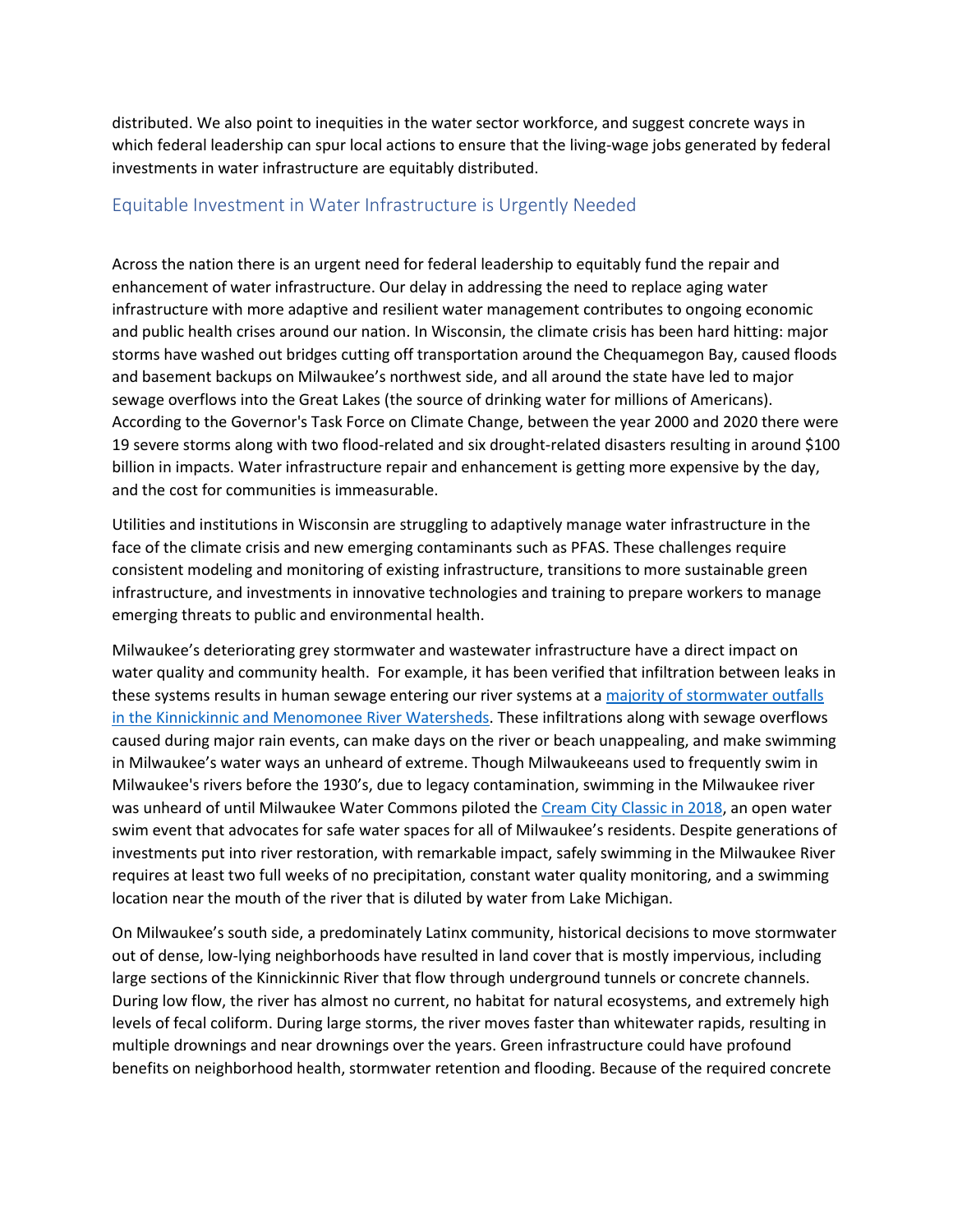removal, however, the re-naturalization of Milwaukee's channelized Kinnickinnic River has a high price tag.

Investments in green infrastructure can yield community benefits that are multidimensional. For example, stormwater trees are a unique infrastructure that can be utilized in smaller green spaces to manage precipitation where it falls over a large area. When strategically planted and maintained, trees can also contribute to other economic and public health priorities. Trees impact respiratory and cardiovascular health, can eliminate urban heat islands, create access to fresh food, create habitat for wildlife, reduce energy costs, and their maintenance can create long term employment opportunities. In addition, tree planting and other green infrastructure implementation can support local environmental priorities while also fostering neighborhood placemaking. These needs and benefits are analyzed and documented in the *Branch [Out Milwaukee Master Plan](https://0ed8a8e8-1b5a-40e2-9878-78555f299dc5.filesusr.com/ugd/69a667_0f383f9f87194a068fba8e9cdc46486d.pdf)*, which also outlines the steps needed for a broad campaign to equitably replenish Milwaukee's tree canopy, led by Milwaukee Water Commons together with a partnership of 30+ municipal and community organizations. The inequitable distribution of tree canopy in urban areas, and the lack of resources to manage trees and other green infrastructure, is an often-overlooked environmental justice crisis.

Water has a profound potential to connect communities around Milwaukee, and equitable investments in addressing water challenges provide substantial, valuable impacts. We have seen this play out through federal grant programs like the Great Lakes Restoration Initiative which has bipartisan support in communities throughout Wisconsin and the Great Lakes region. In Milwaukee, these funding opportunities don't only produce environmental benefits; when done well they build relationships across communities, benefit public health, and generate employment opportunities.

# The story of water infrastructure funding reflects broader patterns of racial and socioeconomic inequity that must be recognized and remedied.

During the mid-20th century, a period of substantial development and expansion of water infrastructure systems in the United States, federal grants provided the major source of funding for water infrastructure. In 1977, federal funding provided 63 percent of funding for water infrastructure; by 2014 this had fallen to nine percent. To the extent that federal taxpayers still pay for wastewater and stormwater infrastructure, a major portion of these funds flow through the Clean Water State Revolving Loan Fund (CWSRF) program created in 1987.

Federal funding for state CWSRFs provides only a very small portion of the investment needed to address the country's water infrastructure needs, however. For example, according to the U.S. Environmental Protection Agency's latest Clean Water Needs Survey, the EPA estimated that Wisconsin needed approximately \$316.5 million per year over the next 20 years to meet the state's clean water infrastructure needs, but Congressional appropriations to Wisconsin's CWSRF have averaged around \$39.5 million per year during 2013--2020 -- about 12.5 percent of Wisconsin's assessed need. Nevertheless, SRFs are currently one of the primary tools available for financing water infrastructure.

Because the vast majority of these funds are provided to local communities as loans rather than grants, local water ratepayers ultimately bear the burden of repaying these loans. Raising rates to levels required to repay all of the funds necessary to address existing water infrastructure needs would render water rates unaffordable. Reluctant to raise water rates and without other funding options, utilities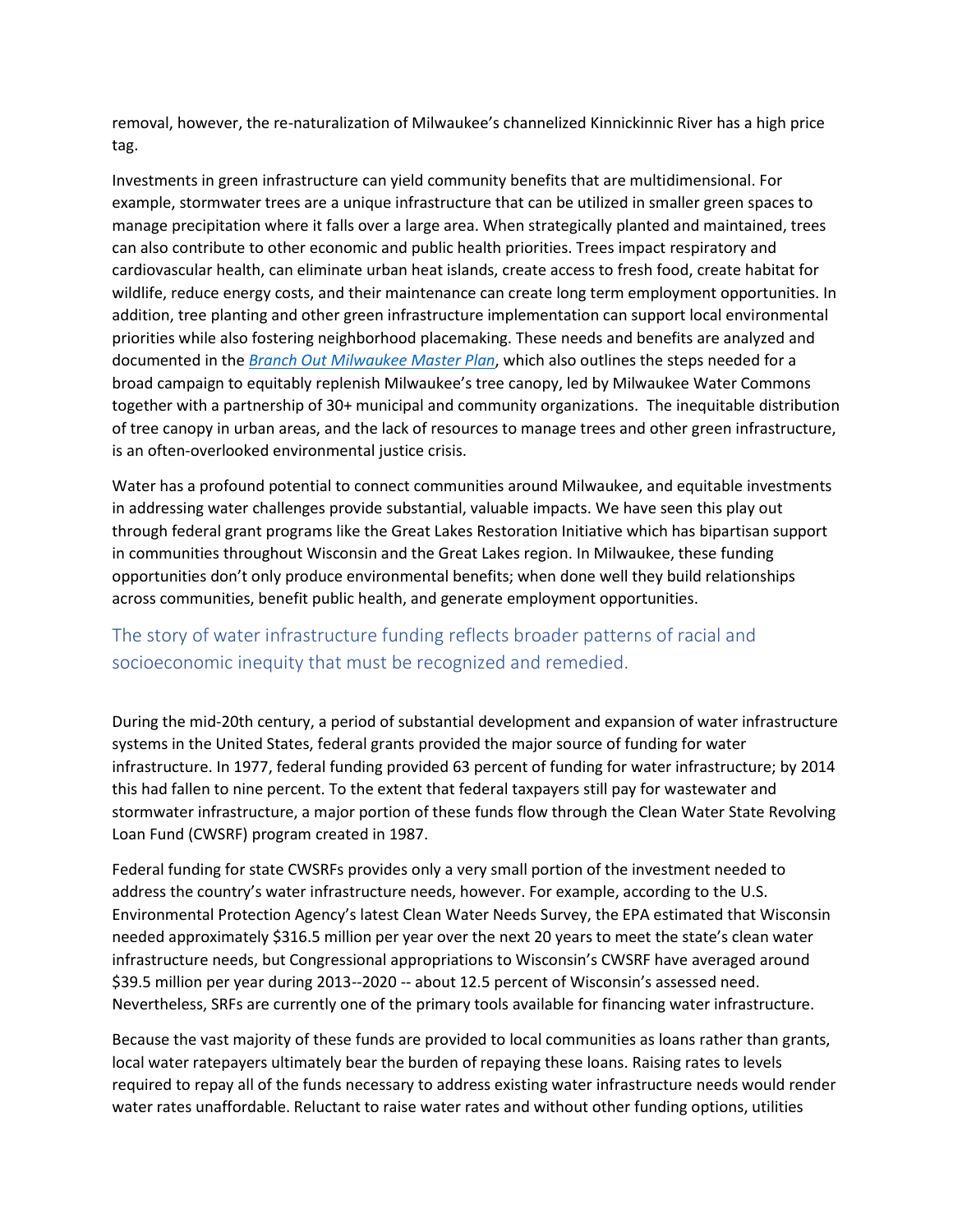instead postpone making urgent water infrastructure repairs and upgrades. As noted above, however, continued failure to repair and enhance failing and outdated water infrastructure strains the public health of our communities as well as the environmental health of our waterways and ultimately leads to compounding problems resulting in even greater expense. This is particularly true for vulnerable communities that typically face the most urgent infrastructure needs but have the least ability to bear their cost. One example is in the Kinnickinnic River Watershed, as referenced earlier, where the removal of concrete, river naturalization, and installation of green infrastructure could benefit public health by reducing the urban heat island effect, preventing neighborhood flooding and flash floods, restoring natural ecosystems, and filtering water where it falls to reduce the loading of bacteria and other contaminants cited in Total Maximum Daily Load requirements of the Wisconsin Department of Natural Resources. Despite the urgent need, and local expertise, to develop these solutions, the cost of concrete removal is so great that it is unrealistic to expect urgent changes or locally funded action to remediate this blatant environmental injustice.

The inequities of current water infrastructure funding and financing mechanisms become even more apparent when we look more closely at the history of how water infrastructure has been funded -- and how the costs of funding water infrastructure have been distributed -- over the past century. During the 20th century, small and large cities and towns benefited from extensive federal investments in public water systems. The late 20th century push for disinvestment in urban centers in support of suburban sprawl (later extended to exurban sprawl), and the tendency to construe collectively created problems as the fault of individuals and communities who are, in fact, victims rather than perpetrators of structural problems, are central to understanding the current water infrastructure funding crisis. This scapegoating is a hallmark of how power obscures the structures through which it serves and perpetuates itself, and it is the rhetorical and political lynchpin that hampers broad public understanding of this decades-long crisis.

The fiscal pressures created by deindustrialization, regressive tax policy, and federal disinvestment, risky debt financing, mass incarceration, and drastic cuts to revenue sharing at the state level shifted the financial burden of maintaining aging water systems in major urban centers to the water ratepayers that remained in these centers following the white flight facilitated by systemically racist housing and employment factors. These factors include the racial inequality of labor unions and racially disparate federal financial support for home mortgages and opportunities to move to areas with richer opportunity networks. In short, racial discrimination in hiring practices and housing policies locked Black residents into specific neighborhoods and cities.

At the same time as Black and lower-income residents were left behind in older parts of cities suffering the devastating economic downturn of deindustrialization, city water systems were extended to serve the expanding suburbs and exurbs. Not only was this expansion key to enabling white flight, but it was paid for not only by federal grants for water infrastructure (which remained at high levels through the 70s, 80s, and 90s when these economic and demographic shifts transpired) but also by the urban water ratepayers who were themselves left behind with water systems built several decades earlier and increasingly in need of repair and upgrades. Even as these needs grew more pressing, however, the mechanisms through which water infrastructure is funded and financed also shifted dramatically, from federal grants and state cost-sharing to placing responsibility for maintaining, repairing, and upgrading water infrastructure on each locality's water rate payers. As explained above, even to the extent that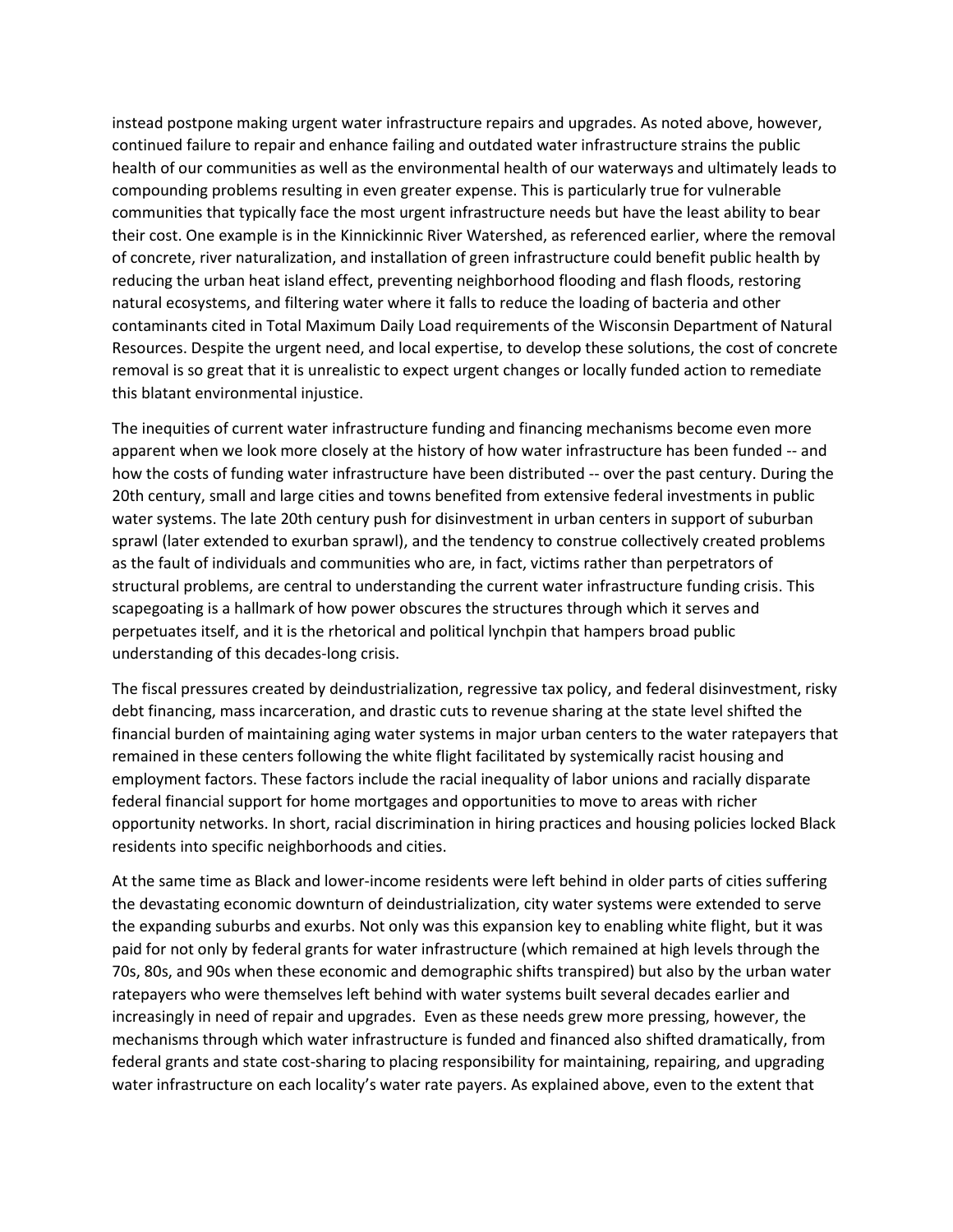federal funds were still expended towards water infrastructure, this was increasing in the form of loans issued through the state revolving funds and ultimately repaid by local ratepayers.

Thus, urban (largely Black and low-income) water rate payers essentially subsidized white flight during an era of cost-sharing across states and metropolitan regional water systems, and then were subsequently stuck with the bill for upgrading failing, outdated water systems that severely threaten their public and environmental health and economic security. Detroit provides one of the starkest and [best-documented examples](https://belonging.berkeley.edu/detroitwaterequity) of this narrative, but it is a story that is replicated in most major American cities, particularly in the post-industrial Midwest.

Although racism may not be the explicitly stated driver of state and municipal policies today, racist inequity is baked into the way the system functions. Without directly recognizing and remedying these lingering legacies, we will continue to see racially and economically disparate outcomes.

Today, it is local ratepayers who, for the most part, bear the burden of financing the assessment, operation, and maintenance of water infrastructure with far fewer state and federal subsidies. This overreliance on ratepayers compounds other existing inequities. The inability of vulnerable communities to pay for much-needed infrastructure maintenance and upgrades means their needs remain unmet, subjecting these already-vulnerable communities to greater risks of water insecurity and related health, social, and economic impacts.

The current approach is also unsustainable for water utilities who are forced to increase water rates to pay for water infrastructure projects. The COVID 19 crisis and its economic fallout have cast a spotlight on the tragic circumstances of households whose water has been shut off due to inability to pay soaring water bills. Water rates may still be manageable for a majority of ratepayers, including in Milwaukee where, thankfully, utility policies do not favor shutting off water to vulnerable households. Under a [business-as-usual trajectory, however, water rates are expected to increase sharply throughout the](https://journals.plos.org/plosone/article?id=10.1371/journal.pone.0169488)  [country,](https://journals.plos.org/plosone/article?id=10.1371/journal.pone.0169488) driven in large part by the need to maintain and upgrade water infrastructure which has fallen into disrepair.

We rely on water infrastructure -- drinking water, wastewater, and stormwater management systems -to protect our natural waters and ensure access to clean, safe water for drinking, bathing, and recreation. But the vulnerability of our aging and outdated infrastructure, compounded by additional strains on these systems due to climate change, means that even in water-abundant places like the Great Lakes region, communities face the threat of water insecurity.

To address this threat, we need to recalibrate our approach to paying for water infrastructure, to ease the burden currently placed on residential ratepayers and municipal water utilities. Financing and funding wastewater and stormwater management systems must shift from primary reliance on overburdened residential ratepayers to an integrated approach that includes sources of revenues that are more equitable and reliable. As was the case in the mid-20th century, when much of the state's water infrastructure systems were built, federal grants are needed to support these needs. This transition is essential not only to ensure equitable outcomes for vulnerable communities, but also to enable public water systems to become financially, structurally, and operationally resilient, reliable, and sustainable.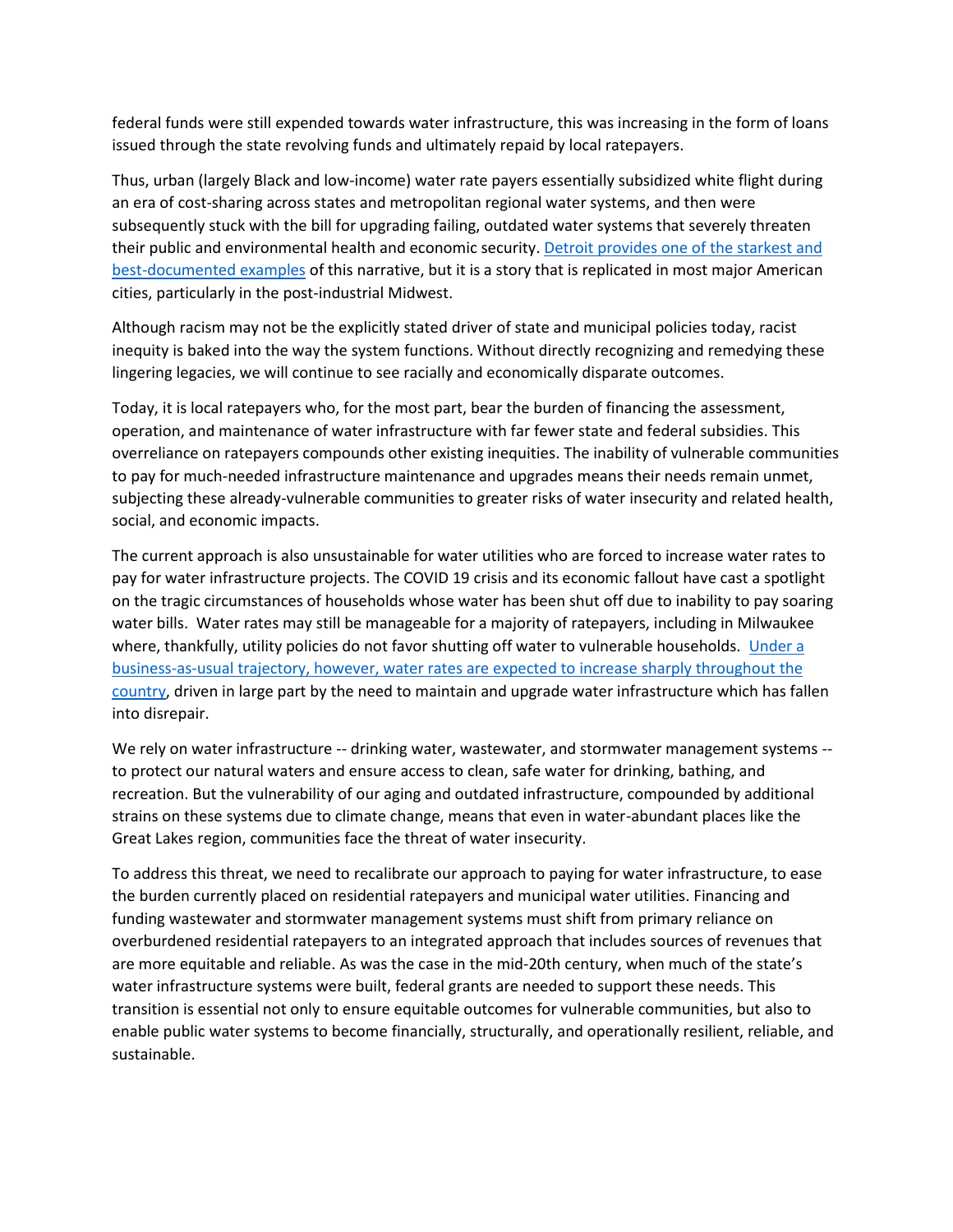Solving the complex, challenging, intrinsically connected problems of inequity, water insecurity, and water infrastructure funding will entail more than throwing more money at the dual problems of deteriorating water infrastructure and water affordability. We also need to critique and reform how we think about water infrastructure and the essential role it plays in supporting our individual and collective public health and wellbeing, social coherence and social stability, and our shared prosperity. How we pay for water infrastructure should be guided by these key principles:

- **Public water systems must be understood as a public good and service that assures safe, clean, and affordable water for all.** Water infrastructure is more than an assemblage of pipes, treatment plants, bioswales, cisterns, and other physical assets. These assets must be understood in terms of the water services they are meant to provide, and the communities of people they are meant to serve.
- **Inequity, infrastructure funding problems, and the threat of water insecurity are intrinsically linked.** The failure to adequately fund water infrastructure as well as the social, health, environmental, and economic inequities experienced by vulnerable communities' stem from the decoupling of water infrastructure and equity values.
- **Public Trust principles provide a framework to reorient our understanding of human-built water systems, and how we should pay for them, by recoupling water infrastructure and equity.** Water is a public commons. Our drinking water, wastewater, and stormwater management systems exist to protect and deliver safe, clean water for hydration, sustenance, bathing, and health -- the same uses that are protected under the deeply rooted principles of Wisconsin common law and the common law of all the States, as well as the common nature of water under the public trust doctrine that underpins our water governance. We should understand that our human-built water infrastructure exists to fulfill the public trust in water by making water available for our needs in our 21st century context -- in other words, a modernday iteration of the classic, public-trust duty to safely steward waters for the benefit of communities' sustenance, health, and livelihoods.

In line with these principles and the need to recognize and redress the inequities demonstrated by current water infrastructure funding mechanisms, we recommend that federal funding for water infrastructure be dramatically increased to approximate the levels of federal grant funding provided in the mid-20th century and, moreover, that federal funding shift away from the provision of rate-payer reimbursed loans toward greater provision of grants, particularly for vulnerable communities.

# Federal Leadership Can Spur Local Partnerships to Address Inequities in the Water Sector **Workforce**

In 2018 Milwaukee Water Commons began facilitating one of seven Water Equity Task Force groups piloted by the US Water Alliance in cities across the country. In Milwaukee, the Water Equity Task Force is a cross-sector partnership between water utilities, environmental nonprofits and community-based organizations, educational institutions, and workforce development organizations. The Task Force focused on establishing greater access to living wage employment in Milwaukee's water sector, recognizing that even with fewer requirements for advanced degrees and the promise of jobs, Milwaukee's water sector did not represent the diversity of our city despite Milwaukee's employment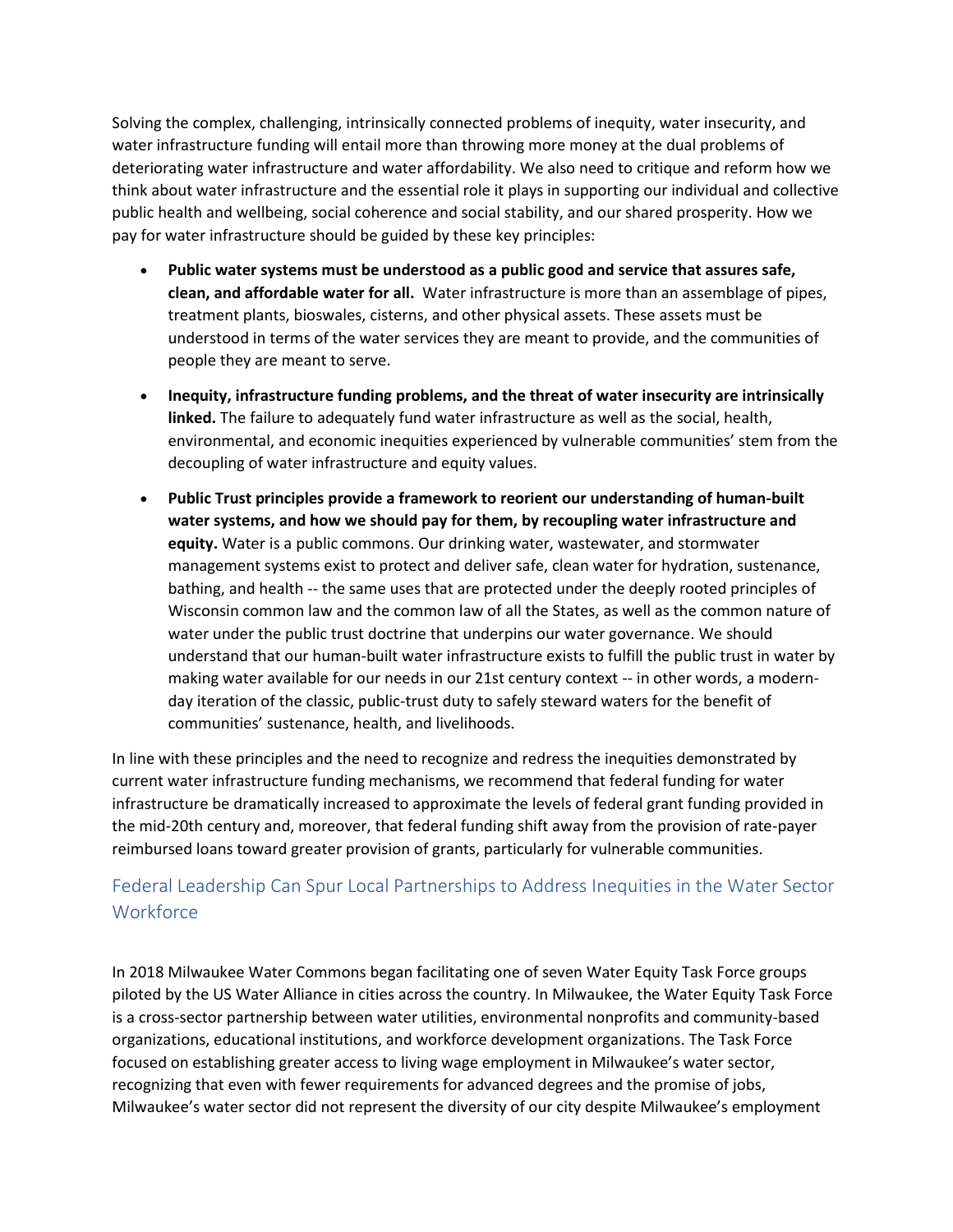disparities. The outcomes of our work lead to the production of two reports: (1) the UWM Center for Economic Development's, *[Water Needs Assessment: Pathways to Employment in a Water Centric](https://dc.uwm.edu/ced_pubs/53/)  [City](https://dc.uwm.edu/ced_pubs/53/)*, which assessed the employment in Milwaukee's existing water sector and barriers/pathways to employment for Milwaukee residents and (2) the *[Milwaukee Water Equity Roadmap](http://www.uswateralliance.org/sites/uswateralliance.org/files/publications/USWA_Milwaukee%20Equity%20Roadmap.pdf)*, which makes recommendations on how stakeholders from around Milwaukee can lean into establishing a more equitable water workforce.

In a 2018 report, *[Renewing the Water Workforce,](https://www.brookings.edu/wp-content/uploads/2018/06/Brookings-Metro-Renewing-the-Water-Workforce-June-2018.pdf)* the Brookings Institute determined that in 2016 around 1.7 million workers in 212 different occupations were directly involved in designing, constructing, operating and governing US water infrastructure. We generally think of the water sector - including stormwater, wastewater, natural, and drinking water infrastructure -- as a catalyst for supporting our country's water economy, which includes a larger set of industries such as tourism, service, recreation, and fishing. All of these industries rely on benefits from sustainably managed water systems and stewardship of our communities' relationships with water. Notably, the Healing Our Waters Coalition projected that for every dollar spent on Great Lakes restoration there is a three-dollar economic return in the Great Lakes region.

Water jobs are also more likely to be living-wage jobs, relative to the economy as a whole. The Brookings Institute also determined that water occupations around the country pay more on average compared to all national occupations, and also pay up to 50 percent more to workers at the lower 10th-25th percentile of the income scale. Most employment opportunities in Milwaukee's water sector provide living wages and tend to have minimal educational barriers to entry because many incorporate on-the-job trainings. In Milwaukee in 2017, average wages for entry-level positions across the water sector were \$22,140 but could range as high as \$51,220. Median wages for all occupations averaged at \$38,670, but could range as high as \$81,700 for specific professions.

Investments in resilient and sustainable water infrastructure also have profound benefits for public and environmental health, in addition to spurring employment opportunities and developing more economically sustainable communities. In particular, the need or skilled maintenance of green infrastructure to address stormwater concerns establishes long-term employment opportunities as a critical component of resilient water management, trades such as green infrastructure construction and maintenance should demand larger wages.

Milwaukee's Water Equity Task Force found that water sector employers around the Greater Milwaukee Area expressed growing concern about the age of the water workforce and looming retirements, technical training needs associated with increasing technology in water-related occupations, and decreases in federal funding for infrastructure. Water sector employers and members of the Milwaukee Water Equity Task Force also expressed concerns about the lack of visibility for water sector employment, and a lack of diversity in water sector professions. These concerns are echoed nationally in the Brookings Institute's 2018 study which found that on average water workers are older than the national median, and that in 2016 nearly 85% of water workers were male and two-thirds were white. In some cases, in Milwaukee and surrounding counties, among professions associated with Milwaukee's Water Sector such as pipelayers, plumbers, pipefitters, and steamfitters, 85-100% dominated by white males.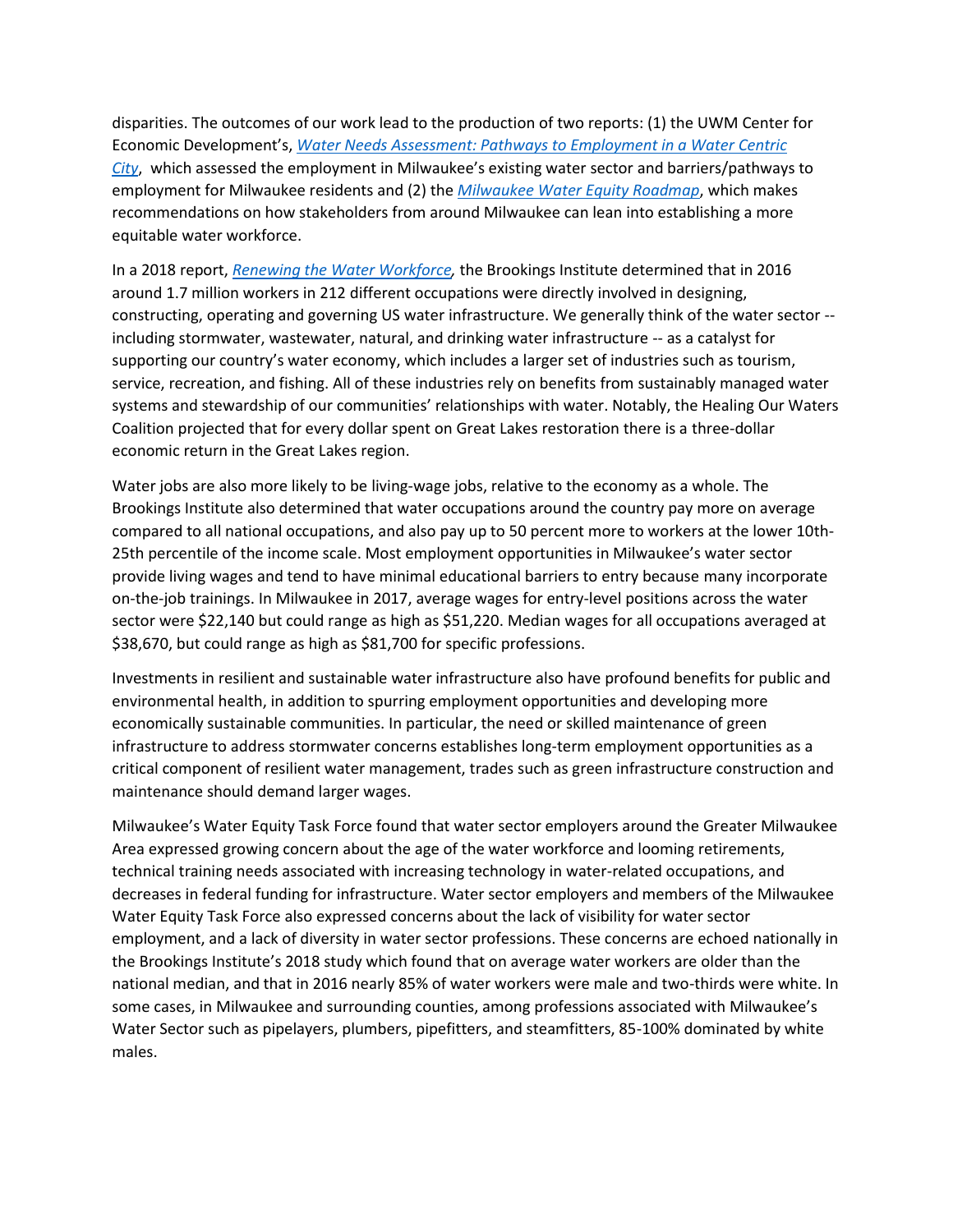At the same time, in Milwaukee the unemployment rate for African Americans is more than three times that of white residents. The average household income in Milwaukee was approximately \$28,000 for African American residents, \$34,000 for Latinx residents, and \$53,000 for white residents in 2019. Barriers to employment such as transportation challenges disproportionately impact communities of color, 27 percent of African American household's lack access to a car, compared with 11 percent of white households. In Milwaukee, slightly more than one-fifth of Latinx households are considered "limited English speaking." In 2020, 38 percent of jobs in the city of Milwaukee require at least a high school diploma, 62 percent require some level of training after high school, and 39 percent require an associate degree or higher. Among Milwaukee residents aged 25 or older, 18 percent have less than a high school diploma, but their distribution is not uniform across racial and ethnic groups. In 2015, six percent of the city's white population had less than a high school diploma, as compared to 18 percent of the African American population, 28 percent of the Latinx US-born population, and 55 percent of the Latinx immigrant population. Residents with some level of training after high school comprised 67 percent of the city's white population, 48 percent of the African American population, 42 percent of the Latinx US-born population, and 15 percent of the Latinx immigrant population.

The challenges creating vulnerability in Milwaukee's communities are systemic, and require intention to decipher and dismantle. It is not enough to advertise employment opportunities to a more diverse group of individuals recognizing that communities of color in Milwaukee do not have the same access to education and training, to reliable transportation, and to other services that make these jobs accessible to white residents. Through collaboration, and with time, the Milwaukee Water Equity Task Force was able to build trust and understanding to form recommendations that begin to interrupt these challenges. What we learned is that our approaches need to address compounding, complex problems experienced by vulnerable communities, and they need to be informed and supported by community leadership. Folks living in neighborhoods around Milwaukee understood these challenges before we measured the employment statistics, and it is likely that many solutions to community vulnerability around the country will be found through collaboration between water sector employers and local communities.

Funding to address water infrastructure challenges should hold recipients accountable to forge positive change, and to be intentional about workforce equity and community benefits. It is important that the decision makers leading on infrastructure repair in our communities are considering the impact of their existing workplace policies and practices, and financing community benefits through their procurements with contractors. These elements should not be construed as add-ons to infrastructure financing. Rather, they must be understood as investments in overcoming nationwide segregation and marginalization from wealth building, environmental health, and public health. Urging this approach at a federal level will influence innovation among water sector employers, and change the way that our communities relate with the water sector.

We recommend that legislation to fund water infrastructure investments should require recipients to track and report the impact that this funding is having on vulnerable communities around the nation. This means tracking and reporting on workforce diversity and the diversity of contractors/subcontractors, policies and practices aimed at fostering workforce equity, and how funded programs address environmental injustice. This reporting could be done through the Environmental Protection Agency's Office of Environmental Justice and should show measured contributions to both [federal](https://www.epa.gov/sites/production/files/2016-05/documents/052216_ej_2020_strategic_plan_final_0.pdf) and local plans to address environmental and economic justice concerns. To establish more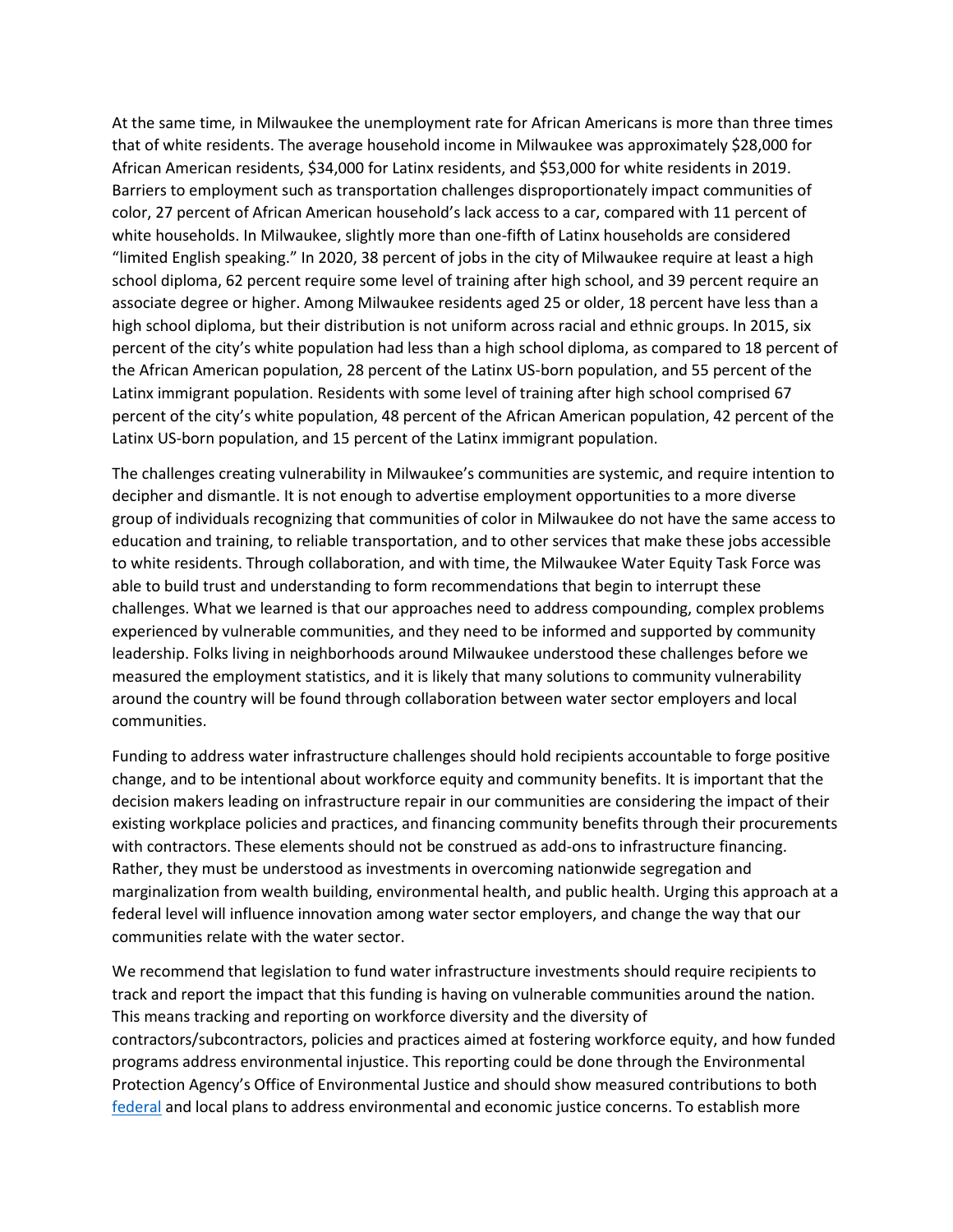institutional accountability and coordination, the Milwaukee Water Equity Roadmap has made specific recommendations regarding the importance of tracking water jobs under a singular employment sector recognized by regional workforce centers. To the extent that tracking employment statistics for water infrastructure investments might aid in developing an understanding of positions that fall within our nation's water sector, and ways to leverage additional programs to increase the economic impact of investing in the growth of this sector, we recommend that the US EPA should work with the Bureau of Labor Statistics to establish specific tracking of America's water sector.

We recommend that guidance on federal infrastructure funding strongly advocate for local cross-sector coalition building, especially with neighborhood organizations, nonprofit organizations, workforce development organizations, and community resource organizations. Overcoming the barriers of segregation to ensure equitable impact of these funds will require intersectional analysis and crosssector leadership. Further leveraging work happening locally and across sectors to address compounding systemic challenges, will deepen the impact of these funds on our nation's most vulnerable communities.

We also recommend that federal investments in water infrastructure should include procurement preferences for projects with an additional commitment to establishing community benefits agreements. Community benefits models have been piloted with great success by utilities around the country such as in [Louisville KY](http://louisvillemsd.org/doing-business-us/community-benefits) and [San Francisco CA.](https://sfwater.org/index.aspx?page=644) Community benefit agreements deepen relationships between water utilities and the communities they serve, while also bolstering the impact that infrastructure investments have on priorities at a neighborhood level. Community benefits could take the form of investments in wrap around services, working with community resource organizations and workforce development organizations to leverage existing federal, state and local programs to support job seekers that face additional barriers to employment. Other possibilities include support for transitional jobs programs and young/emerging entrepreneurs without the wealth or experience to navigate existing procurement policies or set-aside financing to support the development of community spaces establishing access to a healthy environment and building on the social determinants of health in neighborhoods struggling to overcome legacy pollution.

The examples and recommendations in this report are meant to make a case for the urgent need for federal infrastructure funding, and the key role that infrastructure financing must play in addressing environmental justice concerns around the country. Though many communities, including those in Milwaukee, are increasingly dealing with vulnerability caused by outdated infrastructure, there is a lack of urgency and equity demonstrated by both the insufficient levels of federal funding appropriated and how federal funding has been used to alleviate this vulnerability. Here we offer three key takeaways on how increased federal funding for the Clean Water State Revolving Fund could have an impact on these issues:

- 1. Funding for water infrastructure must prioritize and greatly increase the amounts of infrastructure funding that is received as grant funding and prioritize water infrastructure grants for vulnerable communities.
- 2. To stimulate equitable economic impacts from these investments, there is a need for more equitable workforce policies and practices. Improved policies and practices should be encouraged by federal guidelines for tracking workforce diversity, strategies for developing a